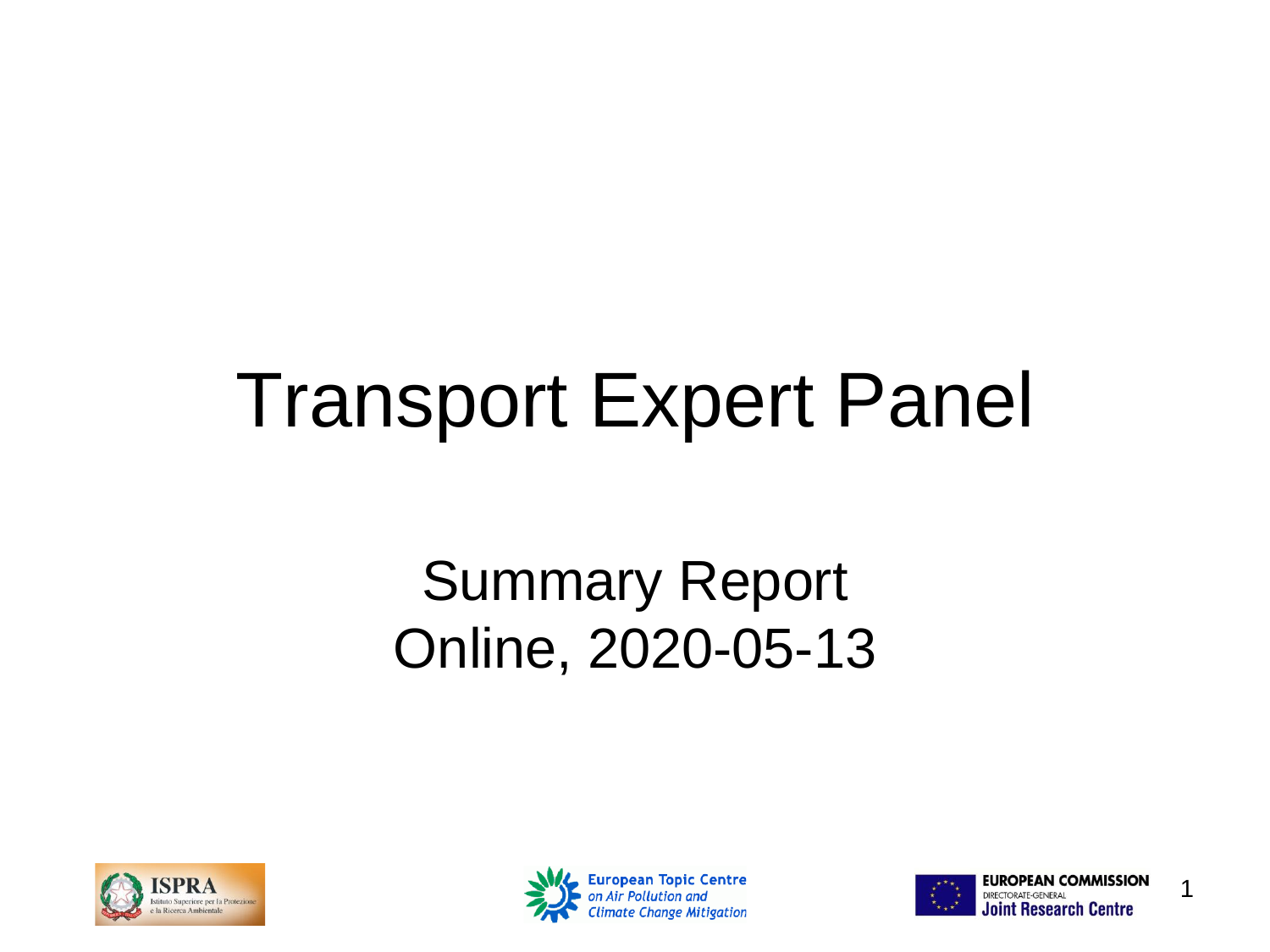## Agenda

| 14:00 | Welcome and progress since last year             | <b>Chairs</b>                      |
|-------|--------------------------------------------------|------------------------------------|
|       | Gas and LPG vehicle emission performance         | <b>Simone Casadei (INNOHUB)</b>    |
|       | Flanders programme on update of emission factors | <b>Natacha Claeys (Flanders)</b>   |
|       | The upcoming Euro 7/VII regulation               | <b>Leon Ntziachristos (AUTH)</b>   |
|       | New developments on road transport chapter       | <b>Giorgos Mellios (Emisia)</b>    |
|       | Update of Aviation emission factor annex         | <b>Robin Deransy (Eurocontrol)</b> |
|       | <b>BC Revision plan</b>                          | <b>Leon Ntziachristos (AUTH)</b>   |
|       | 2020-2021 workplan                               | <b>Chairs/all</b>                  |
| 15:30 | <b>Meeting end</b>                               |                                    |





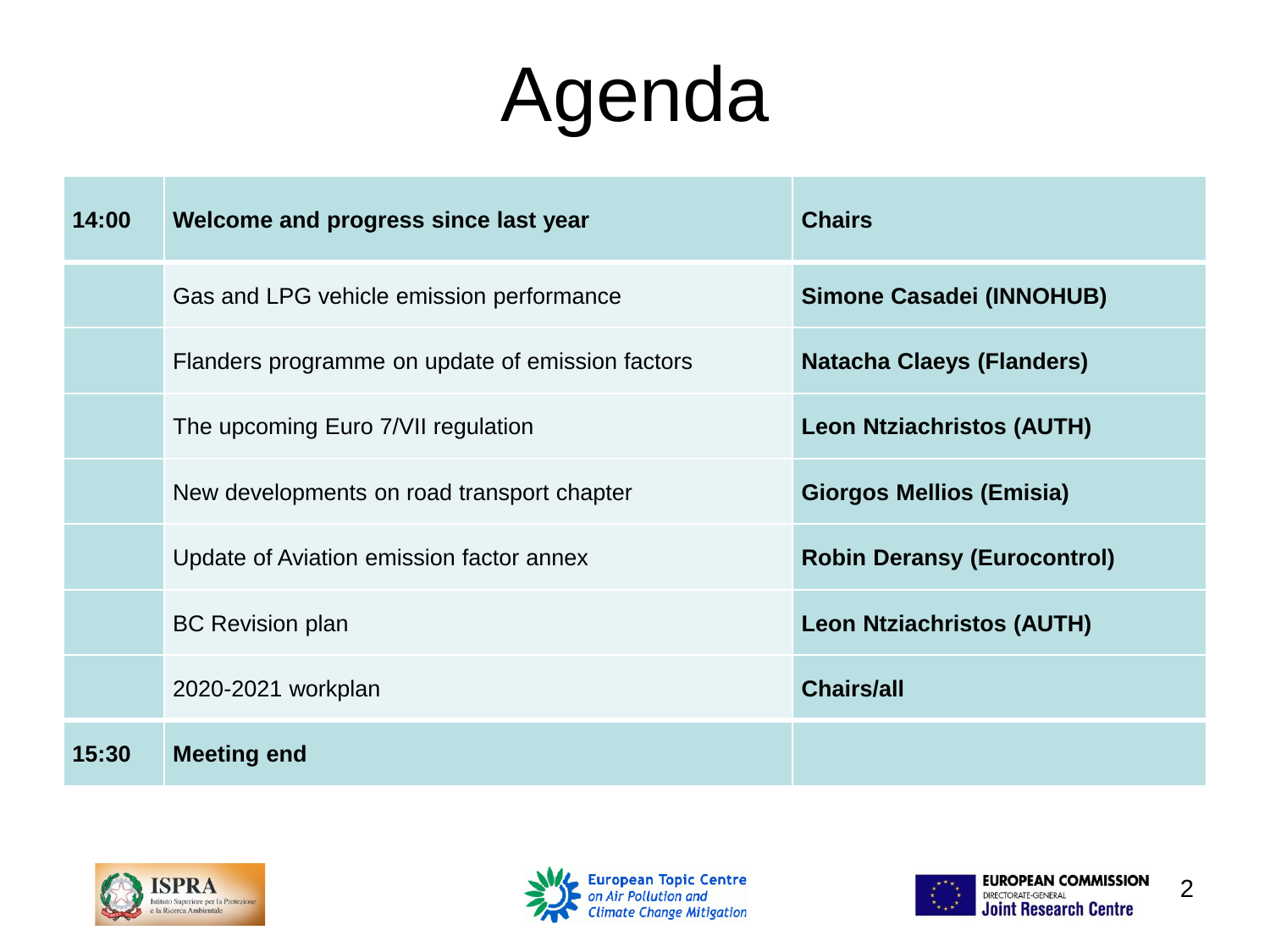## Progress since last year

| <b>Item</b>                                                                                                   | Reporter               |
|---------------------------------------------------------------------------------------------------------------|------------------------|
| New emission factors for electrified vehicles (diesel hybrids, plug-in hybrids,<br>battery electric vehicles) | ETC/Emisia             |
| Revision of non-exhaust PM EFs (PM2.5 over PM10) from tyre wear                                               | 2021 Plan (ETC/Emisia) |
| Review of emission degradation functions light duty vehicles                                                  | 2021 Plan (ETC/Emisia) |
| Review of Euro 6d EFs in light of new RDE measurements                                                        | 2021 Plan (ETC/Emisia) |
| Revision of PM characteristics (PN & Surface area) as a result of H2020 projects                              | 2021 Plan (ETC/Emisia) |
| Additional feedback stemming from on going work on ship emissions, rail and<br>non exhaust emissions          | On-going work (TFEIP)  |





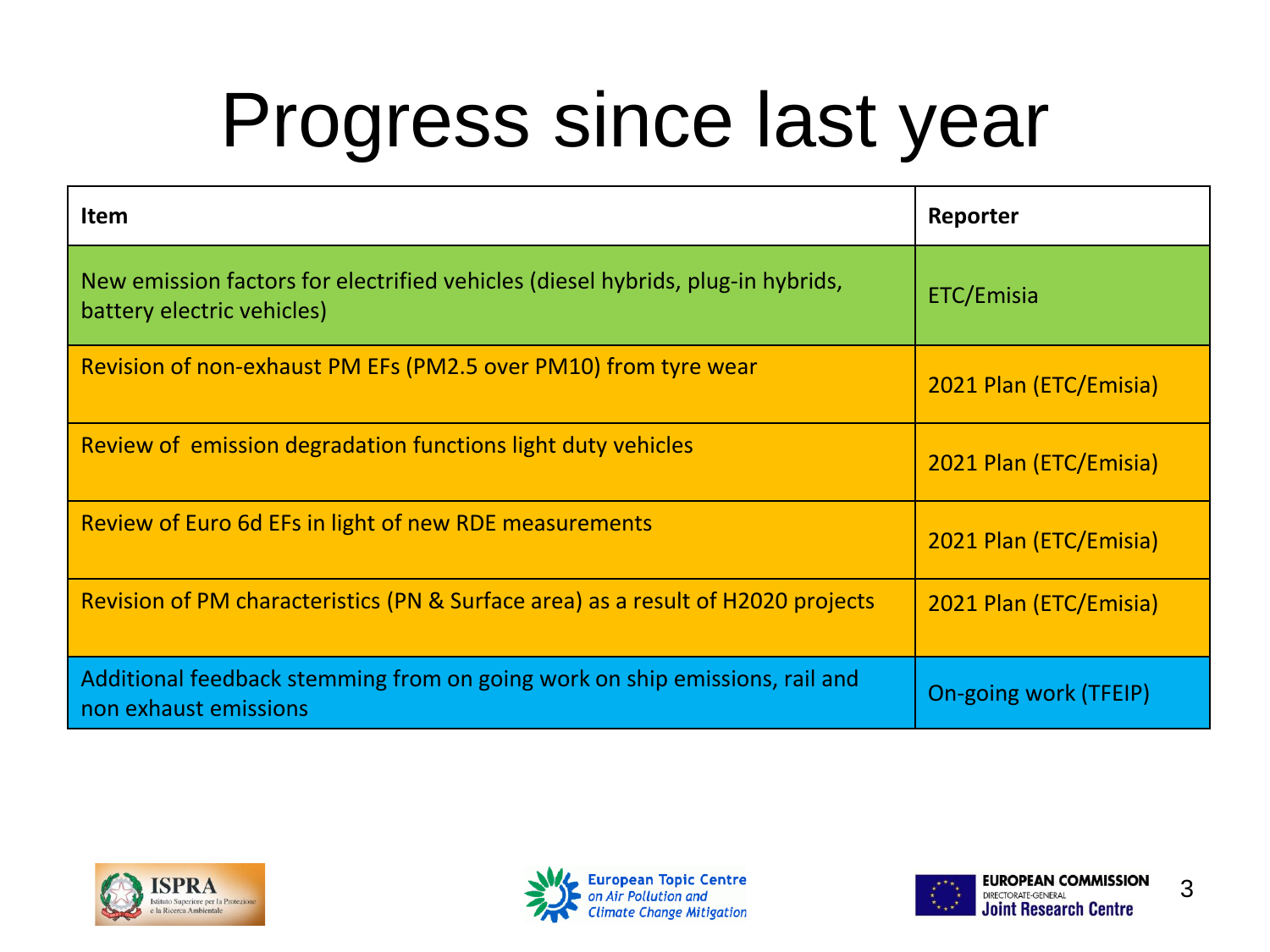# Priorities for BC updates

#### • Navigation

- New technologies (Tier III, scrubbers, LNG) are missing
- Several new measurements are available (VTT, FMI, ICCT, etc.)
- Road transport
	- Latest update already 13 years ago
	- New studies available and the need to cover latest technologies and fuels
- Wear emissions
	- H2020 research projects on brake wear
	- Work of JRC within PMP group
	- Unknown if new work exists for tyres?